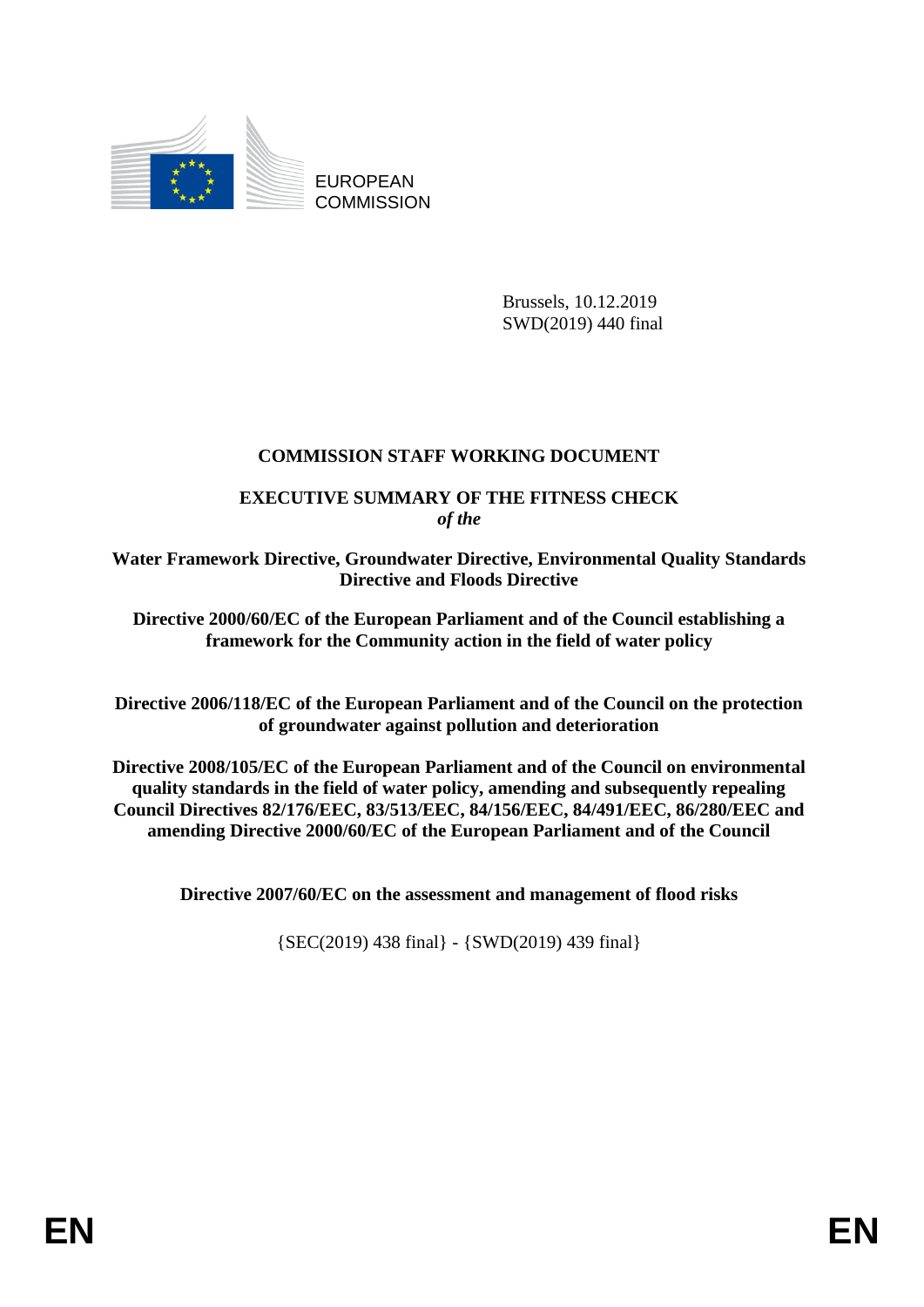### **Executive summary**

This fitness check is a comprehensive policy evaluation of the following directives:

- the Water Framework Directive (WFD);
- the Environmental Quality Standards Directive (EQSD);
- the Groundwater Directive (GWD);
- the Floods Directive (FD).

It assesses whether the Directives are fit for purpose by examining their performance against five criteria set out in the Commission's Better Regulation agenda: effectiveness, efficiency, coherence, relevance and EU added value.

The results for the Water Framework Directive, complemented by the Environmental Quality Standards Directive and the Groundwater Directive, are mixed. On the one hand, the WFD has been successful in setting up a governance framework for integrated water management for the more than 110,000 water bodies in the EU, slowing down the deterioration of water status and reducing (mainly point source) chemical pollution. On the other hand, no substantial progress in water bodies' overall status has been made between the first and the second river basin management cycles. The Directive's implementation has been significantly delayed and less than half of the EU's water bodies are in good status, even though the deadline for achieving this was 2015, except for duly justified cases. For the Floods Directive it is too early to draw conclusions, as its first implementation cycle only started in 2016, but this fitness check finds that the Directive has improved flood risk management.

### *Good water management is important for the planet, people and the economy*

Water is an essential societal need. The objectives of the Directives are as relevant now as they were at the time of the adoption of the Directives, if not more. They contribute to achieving a range of sustainable development goals. Water is also of great value in the EU economy. The EU's water-dependent sectors generate  $63.4$  trillion, or 26% of the EU's annual gross value added, and employ around 44 million people. EU water policy is very important to European citizens. The public consultation received more than 370,000 responses in total, which is an exceptionally high number.

### *Factors that have contributed to and stood in the way of achieving progress*

Factors that have contributed to the effectiveness of the Directives in progressing towards their objectives include:

- the list of priority substances;
- the (binding) cross-references to the WFD's objectives in other EU policies;
- EU funding;
- the widely applicable non-deterioration principle; and
- the Directives' monitoring requirements.

One of the factors that hindered the achievement of better results was the fact that it proved more difficult than envisaged to establish a governance framework that takes into account the specific conditions in each Member State. In addition, good status depends not only on mitigation measures to address current pressures, but also on restoration measures to address pressures from the past, such as hydromorphological changes and chemical pollution. Finally, good status of water bodies also critically depends on the full implementation of other pieces of EU legislation, such as the Nitrates Directive and the Urban Waste Water Treatment Directive, as well as better integration of water objectives in other policy areas such as agriculture, energy or transport. This has not happened yet at the scale necessary.

Lack of financial resources is another factor that stands in the way of achieving better results. The measures proposed by Member States are often determined by what can be delivered with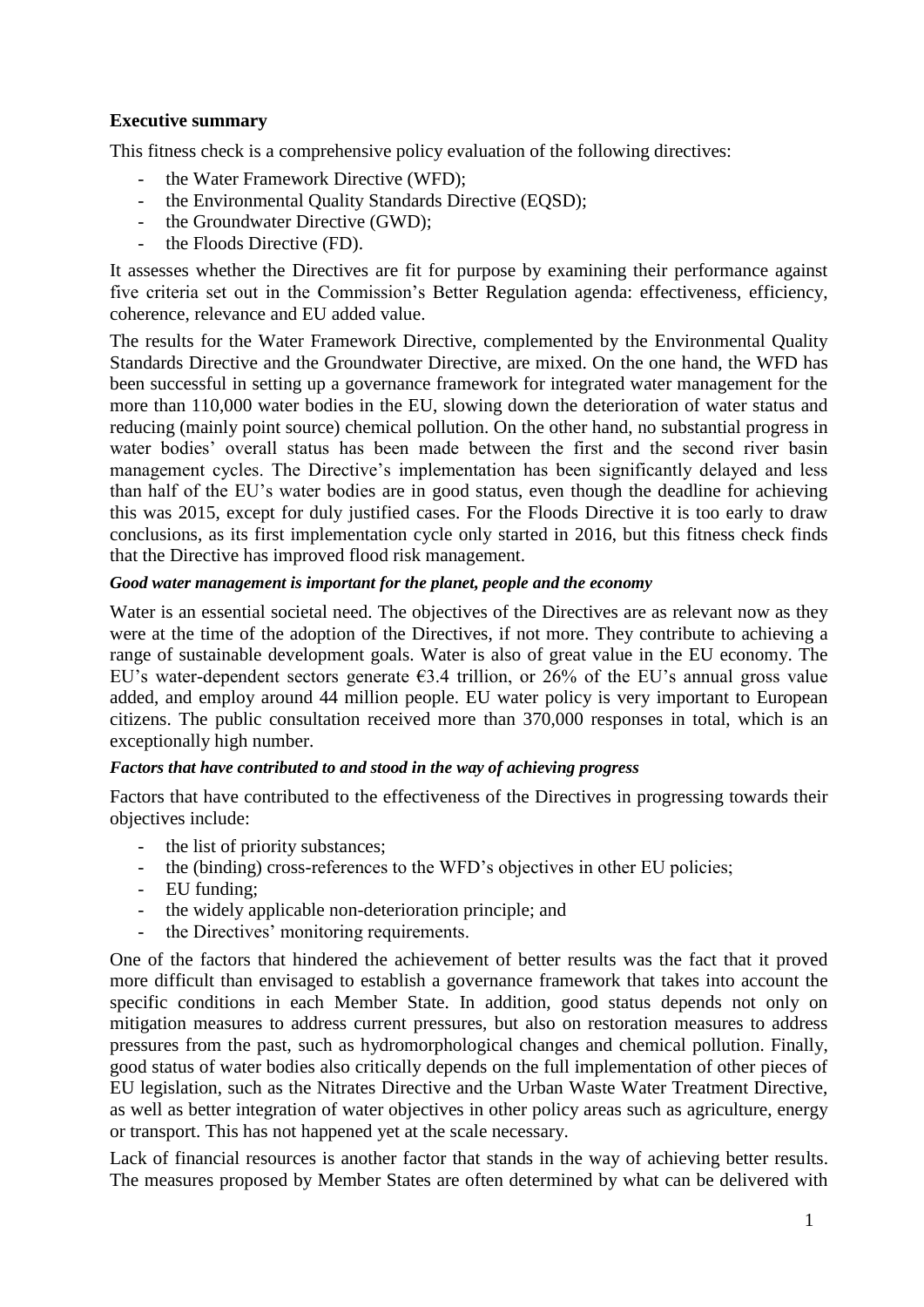the budgets and policies already in place, rather than being the result of an integrated approach. Member States tend to rely on easy technological fixes that address point source pollution, while leaving diffuse sources of pollution largely unaddressed. This leads to ineffective implementation, because the approach taken is not based on the pressures and impacts analysis and monitoring data, which would help Member States determine what action is needed to target the pressures on water bodies and determine the scale of the action needed. For the Water Framework Directive, studies on the value of ecosystem services and the restoration of rivers indicate that: (i) the benefits of measures to improve the status of water bodies outweigh the costs; and (ii) citizens' willingness to pay exceeds the current expenditure on water measures. Insufficient use is being made of the principle of cost recovery, while exemptions based on disproportionate costs are not always adequately justified. For the Floods Directive, studies show that the cost/benefit ratio of flood protection measures is positive.

#### *There is a trade-off between enabling location-specific water management and enforceability*

The analysis in this fitness check finds that there is a trade-off between the flexibility of the Directives, which is needed to enable Member States to implement the most cost-effective measures, and the complexity that this flexibility creates, which forms an impediment to enforceability and achieving better results.

Many of the pressures on water, and the measures required to mitigate them, are locationspecific. This is why, in line with the principle of subsidiarity, the Directives covered by this fitness check have introduced an integrated water management approach which leaves considerable discretion to the Member States to identify location-specific measures to meet the objectives, while at the same time ensuring sufficient harmonisation and a level playing field. At the same time, many water issues are transboundary: all Member States, except Malta and Cyprus, share international river basins, meaning that changes in one Member State can have an impact on hydrology or water quality in other Member States.

The complexity of the Water Framework Directive is a consequence of the need for locationspecific measures. In practice, however, this is found to be a factor that stands in the way of enforceability and of holding Member States accountable for the insufficient ambition of their water policy. The extensive requirements for the river basin management plans and for public consultation are necessary to keep the policy discretion provided for by the WFD in check and provide public transparency about water policy and actions. There is no evidence of excessive administrative burden in terms of monitoring and reporting requirements. Having said that, citizens, Member State representatives, environmental groups and the water sector have indicated that there is room for improvement, both in the accessibility of information and in the level of detail. Efforts are being made to address these issues, to simplify the reporting requirements and to lower the administrative burden, for example through improved electronic reporting.

Contrary to traditional command-and-control approaches, the Water Framework Directive's innovation was to put the needs of a healthy ecosystem as the objective to be reached and requires doing what is necessary cost-effectively across all sectors and pressures to reach this objective. The WFD's governance mechanism is therefore designed in such a manner that it enables Member States to bring together all the relevant knowledge, based on monitoring and stakeholder participation, to set up management plans based on river basins and to collaborate across borders. One key achievement is that this has significantly increased the knowledge base about the EU's aquatic ecosystems, which is also used to inform other policies. The monitoring of trends of certain pollutants has, for the first time, provided Member States with the necessary information to manage the presence in the water environment of pollutants which are not or no longer authorised, e.g. from illegal use or from run-off.

*In sum: the Directives are fit for purpose, with some scope to improve*